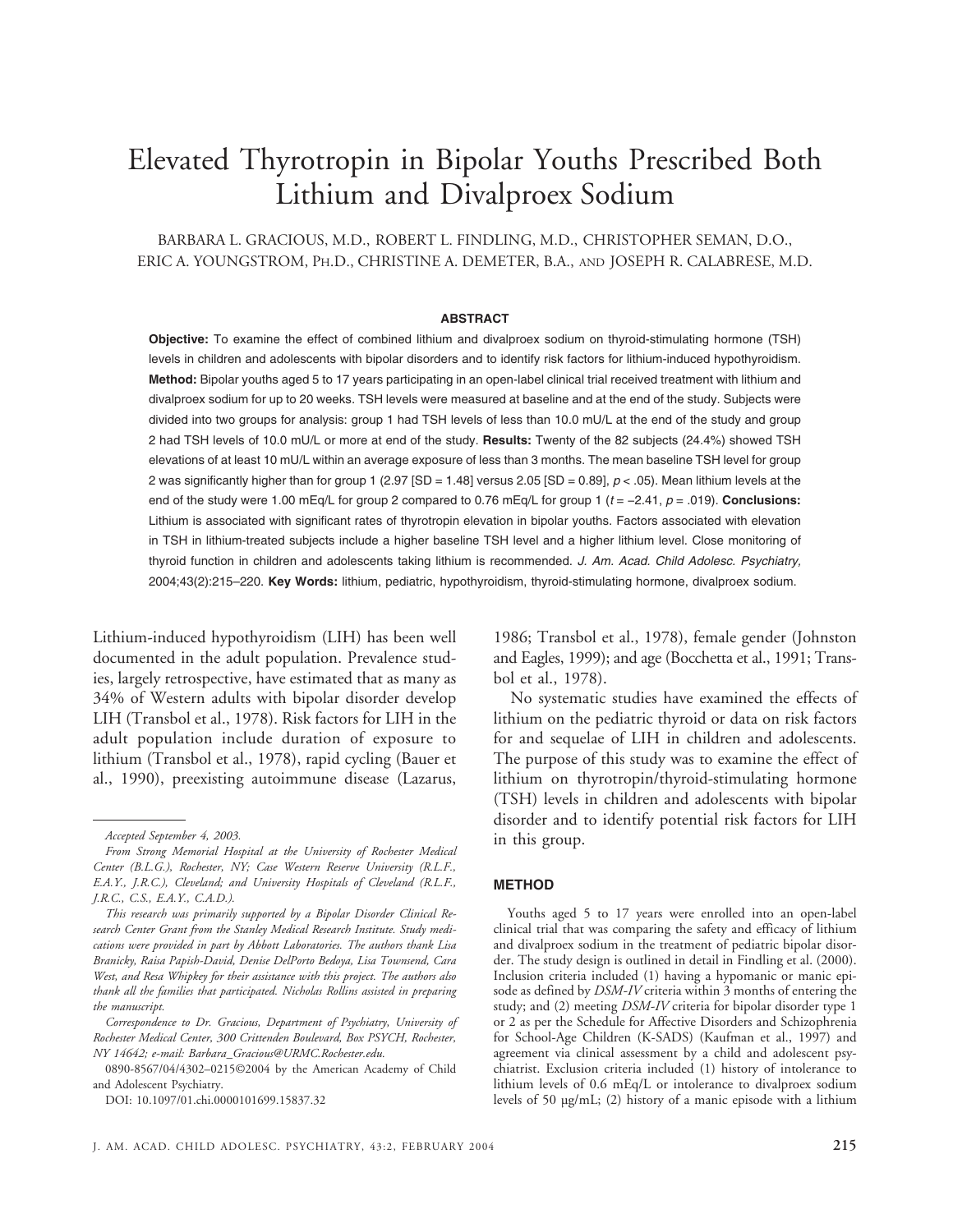level of 1.0 mEq/L or more or a divalproex sodium level of more than 80 µg/mL; (3) any neurological or medical contraindication to the use of divalproex sodium or lithium; (4) pervasive developmental disorder or clinically evident mental retardation; (5) pregnancy, intended pregnancy, or inadequate birth control if sexually active; (6) inability to swallow pills; and (7) primary medical or neurological cause of the mood disorder. Participants received both lithium and valproic acid openly for up to 20 weeks, with target daily doses at the end of week 2 being 20 mg/kg and 30 mg/kg, respectively. Medication doses were titrated according to clinical effectiveness and tolerability, with patients' divalproex sodium levels targeted between 50 and 100 µg/mL and lithium levels between 0.6 and 1.2 mmol/L. The purpose of the primary study was to collect data on the effectiveness of combination pharmacotherapy in achieving remission of symptoms in this patient population. The study endpoint for each subject was defined as occurring 4 weeks after syndrome remission, or sooner for those whose symptoms did not or were unlikely to meet remission criteria by 16 weeks. Thus the study duration varied for individual participants and could be up to 20 weeks. Children who did not complete at least 8 weeks of the study were excluded from these data analyses.

TSH levels were obtained at baseline and at the end of the study using the Advia Centar TSH Immunoassay (Bayer Corp.). The range of normal values was 0.35 to 5.50 mU/L. Subjects were divided into two groups based on TSH levels at the end of the study. Group 1 comprised subjects with TSH levels of less than 10.0 mU/L at the end of the study; group 2 comprised subjects with TSH levels of 10.0 mU/L or more at the end of the study. This convention was chosen because a TSH of 10.0 mU/L or more is often when synthetic thyroid hormone will be added clinically (Kleiner et al., 1999). Additionally, a baseline physical examination, electrocardiogram, urine toxicology screen, chemistry profile, hematology and coagulation profiles, and urinalysis were obtained. Females who had reached menarche received a urine pregnancy test. Side effects were monitored throughout the study.

Severity of illness at baseline was assessed using three instruments. Symptoms of mania were evaluated using the Young Mania Rating Scale (YMRS) (Young et al., 1978); depressive symptoms were assessed with the Children's Depression Rating Scale-Revised (CDRS-R) (Poznanski et al., 1985); and overall illness severity was measured by the Children's Global Assessment Scale (CGAS) (Shaffer et al., 1985).

Children whose TSH was more than 10 mU/L were managed within the study by decreasing their lithium dose. They were maintained in the study if they did not worsen clinically and met the criteria for minimum lithium level of at least 0.6 mmol/L. If their mood worsened significantly or their TSH remained above 10 mU/L, they were discontinued from the study.

Between-group comparisons were made using  $\chi^2$ , independent sample *t* tests, Mann-Whitney, or logistic regression, as appropriate.

# **RESULTS**

Twenty of the 82 subjects (24.4%) included in this study had a TSH level greater than or equal to 10.0 mU/L at the end of the study (group 2). Table 1 shows the demographics of both groups. There were no significant differences between groups for gender, duration of illness, presence of rapid cycling, psychosis, age, and age of onset of illness. Table 2 compares the two outcome groups for average scores at baseline and at the end-of-study visit on the Y-MRS, C-GAS, and CDRS-R  $(p > .05)$ . There were no significant differences, indicating comparable severity of illness between the two groups at both time points.

| Demographic Information for 87 Youths                        |                        |                          |            |  |
|--------------------------------------------------------------|------------------------|--------------------------|------------|--|
|                                                              | Group 1                | Group 2                  | Overall    |  |
|                                                              | $(TSH < 10.0, n = 62)$ | $(TSH \ge 10.0, n = 20)$ | $(n = 82)$ |  |
| Gender, $n$ $(\%)$                                           |                        |                          |            |  |
| Male                                                         | 43(69.4)               | 15(75.0)                 | 58 (70.7)  |  |
| Female                                                       | 19(30.6)               | 5(25.0)                  | 24(29.3)   |  |
| Race, $n(%)$                                                 |                        |                          |            |  |
| White                                                        | 55 (88.7)              | 17(85.0)                 | 72 (87.8)  |  |
| African American                                             | 2(3.2)                 | 1(5.0)                   | 3(3.7)     |  |
| Biracial                                                     | 5(8.1)                 | $\Omega$                 | 5(6.1)     |  |
| Hispanic                                                     | $\mathbf{0}$           | 2(10.0)                  | 2(2.4)     |  |
| Diagnosis, $n$ (%)                                           |                        |                          |            |  |
| Bipolar disorder type 1                                      | 60 (96.8)              | 18 (90.0)                | 78 (95.1)  |  |
| Bipolar disorder type 2                                      | 2(3.2)                 | 2(10.0)                  | 4(4.9)     |  |
| Age at baseline, <sup>a</sup> mean (SD)                      | 10.4(3.5)              | 9.6(2.3)                 | 10.2(3.2)  |  |
| Age of onset of illness, <sup><math>a</math></sup> mean (SD) | 6.6(3.7)               | 6.5(3.2)                 | 6.6(3.6)   |  |
| Rapid cycling, $n(%)$                                        | 42(67.7)               | 9(45.0)                  | 51 (62.2)  |  |
| Mixed states, $n$ (%)                                        | 4(6.5)                 | 3(15.0)                  | 7(8.5)     |  |
| Psychosis, $n(\%)$                                           | 8 (12.9)               | 2(10.0)                  | 10(12.2)   |  |
| Length of enrollment (wk), <sup>a</sup> mean (SD)            | 12.3(4.5)              | 12.0(3.5)                | 12.2(4.3)  |  |

**TABLE 1**

*Note:* TSH = thyroid-stimulating hormone.<br><sup>*a*</sup> Comparing group 1 to group 2 using a  $\chi^2$  analysis, *p* > .05. *b* Comparing group 1 to group 2 using a  $\chi^2$  analysis, *p* > .05.

Comparing group 1 to group 2 using a Fisher exact test,  $p > .05$ .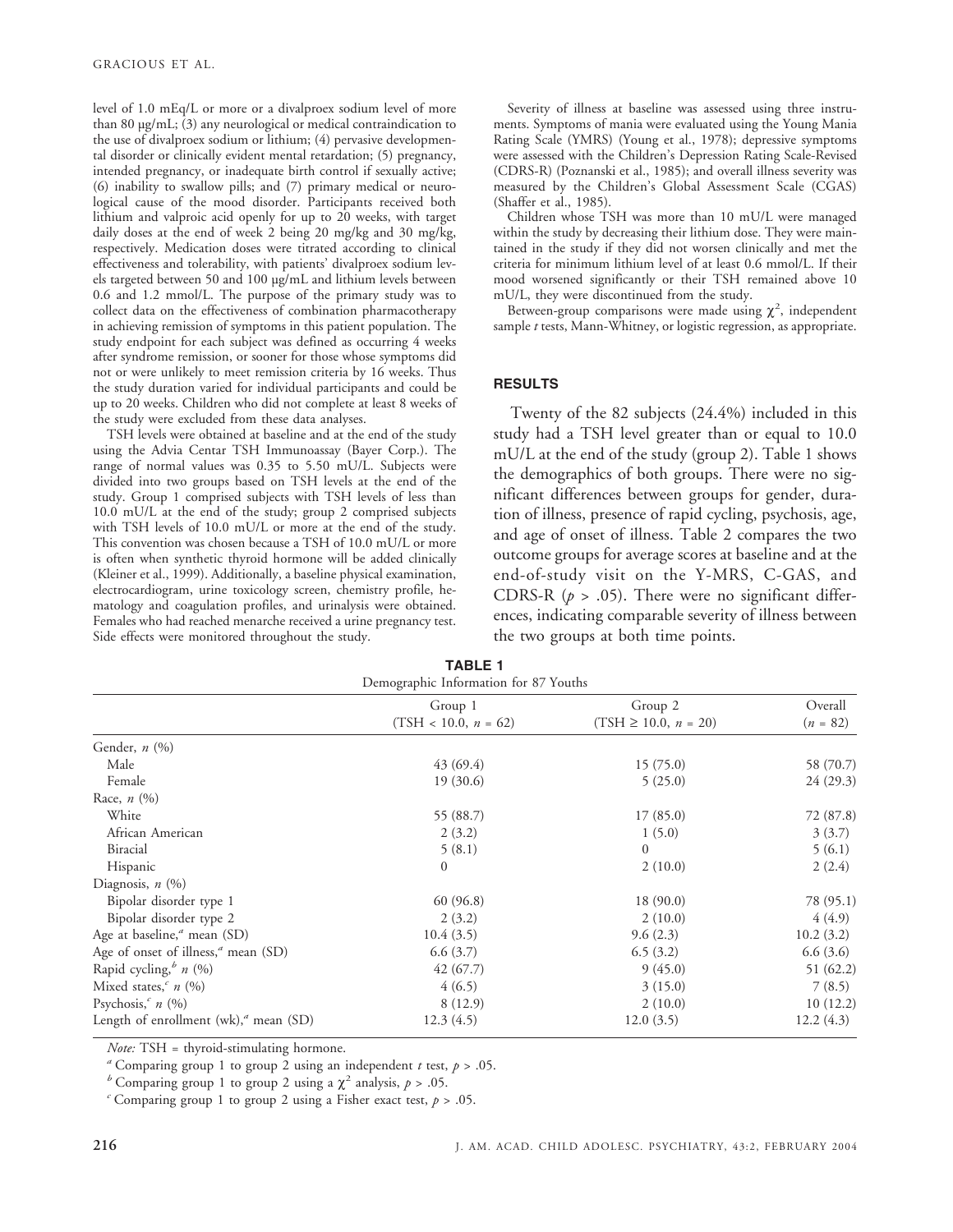|          | Group 1<br>$(TSH < 10.0, n = 62)$ | Group 2                  | Overall<br>$(n = 82)$ |
|----------|-----------------------------------|--------------------------|-----------------------|
| Measure  |                                   | $(TSH \ge 10.0, n = 20)$ |                       |
| CDRS-R   |                                   |                          |                       |
| Baseline | 30.2(11.7)                        | 28.75(11.5)              | 29.9(11.6)            |
| EOS      | 19.6(5.4)                         | 20.2(5.6)                | 19.7(5.4)             |
| Y-MRS    |                                   |                          |                       |
| Baseline | 21.3(8.3)                         | 22.1(7.4)                | 21.5(8.0)             |
| EOS      | 5.9(9.1)                          | 6.8(9.2)                 | 6.1(9.0)              |
| CGAS     |                                   |                          |                       |
| Baseline | 50.8(7.0)                         | 49.8(7.2)                | 50.5(7.0)             |
| EOS      | 68.9 (12.7)                       | 66.1(12.4)               | 68.2 (12.6)           |

**TABLE 2**

Baseline and End-of-Study (EOS) Outcome Measure Scores for 82 Children and Adolescents, Presented as Mean (SD)

*Note:* CDRS-R = Children's Depression Rating Scale–Revised; Y-MRS = Young Mania Rating Scale; CGAS = Children's Global Assessment Scale; TSH = thyroid-stimulating hormone.

Table 3 presents mean lithium and divalproex sodium levels at the end of the study, as well as baseline and end-of-study TSH levels and mean heart rate at the end of the study. Mean lithium levels at the end of the study for group 1 (0.76 mEq/L,  $SD = 0.37$ , range = 0.05–1.60) and group 2 (1.00 mEq/L, SD = 0.35, range =  $0.13-1.68$ ) were significantly different ( $t_{75}$  = −2.41, *p* = .019). However, divalproex sodium levels at the end of the study for group 1  $(70.7, SD = 30.0,$ range =  $3-122$ ) and group 2 (85.8, SD = 31.4, range = 16–152) did not differ significantly ( $t_{77}$  = -1.88,  $p$  = .06). The mean duration of enrollment in the study for group 1 (12.3 weeks,  $SD = 4.5$ , range = 1.7–23.9) and group 2 (12.0 weeks,  $SD = 3.5$ , range = 5.0–19.7) was not statistically significant ( $t_{80}$  = 0.32,  $p$  = .75), al-

though five subjects ended the study due to an elevated TSH level. All five had residual symptoms of mania that precluded decreasing the lithium dosage further. Also, the mean heart rate at the end of the study between the group 1 and group 2 did not differ significantly  $(t_{79} = 0.63, p = .53)$ .

A significant difference in mean TSH levels at baseline between group 1 (2.05, SD = 0.89, range =  $0.32-$ 4.37) and group 2 (2.97, SD = 1.48, range = 0.98– 6.79) was found  $(t_{80} = -3.38, p = .001)$ . A paired *t* test indicated an overall significant change from the screening TSH level to the end-of-study TSH level  $(t_{81} =$ −10.57, *p* < .001). In addition, TSH levels at the end of the study compared with baseline differed significantly for both group 1  $(5.14, SD = 2.04, range =$ 

| Thyroid-Stimulating Hormone (TSH), Divalproex Sodium, and Lithium Dosing and Serum Levels for 87 Youths |                                   |                                     |                       |  |
|---------------------------------------------------------------------------------------------------------|-----------------------------------|-------------------------------------|-----------------------|--|
|                                                                                                         | Group 1<br>$(TSH < 10.0, n = 62)$ | Group 2<br>$(TSH \ge 10.0, n = 20)$ | Overall<br>$(n = 82)$ |  |
|                                                                                                         |                                   |                                     |                       |  |
| EOS lithium serum levels (mmol/L)                                                                       |                                   |                                     |                       |  |
| Mean (SD)                                                                                               | 0.76(0.37)                        | 1.0(0.35)                           | 0.82(0.37)            |  |
| Range                                                                                                   | $0.05 - 1.60$                     | $0.13 - 1.68$                       | $0.05 - 1.68$         |  |
| EOS divalproex sodium serum levels (µg/mL)                                                              |                                   |                                     |                       |  |
| Mean (SD)                                                                                               | 70.7(30.0)                        | 85.8 (31.4)                         | 74.4 (30.9)           |  |
| Range                                                                                                   | $3 - 122$                         | $16 - 152$                          | $3 - 152$             |  |
| Baseline TSH levels (mU/L)                                                                              |                                   |                                     |                       |  |
| Mean (SD)                                                                                               | 2.05(0.89)                        | 2.97(1.45)                          | 2.27(1.13)            |  |
| Range                                                                                                   | $0.32 - 4.37$                     | $0.98 - 6.79$                       | $0.32 - 6.79$         |  |
| EOS TSH levels (mU/L)                                                                                   |                                   |                                     |                       |  |
| Mean (SD)                                                                                               | 5.14(2.04)                        | 14.12 (3.69)                        | 7.33(4.62)            |  |
| Range                                                                                                   | $0.86 - 9.47$                     | $10.61 - 25.01$                     | $0.86 - 25.01$        |  |
| EOS heart rate (bpm)                                                                                    |                                   |                                     |                       |  |
| Mean (SD)                                                                                               | 91.93 (13.98)                     | 89.8 (9.61)                         | 91.4(13.0)            |  |
| Range                                                                                                   | $59 - 126$                        | $71 - 105$                          | $59 - 126$            |  |

**TABLE 3**

*Note:* Independent samples *t* test performed. EOS = end of study.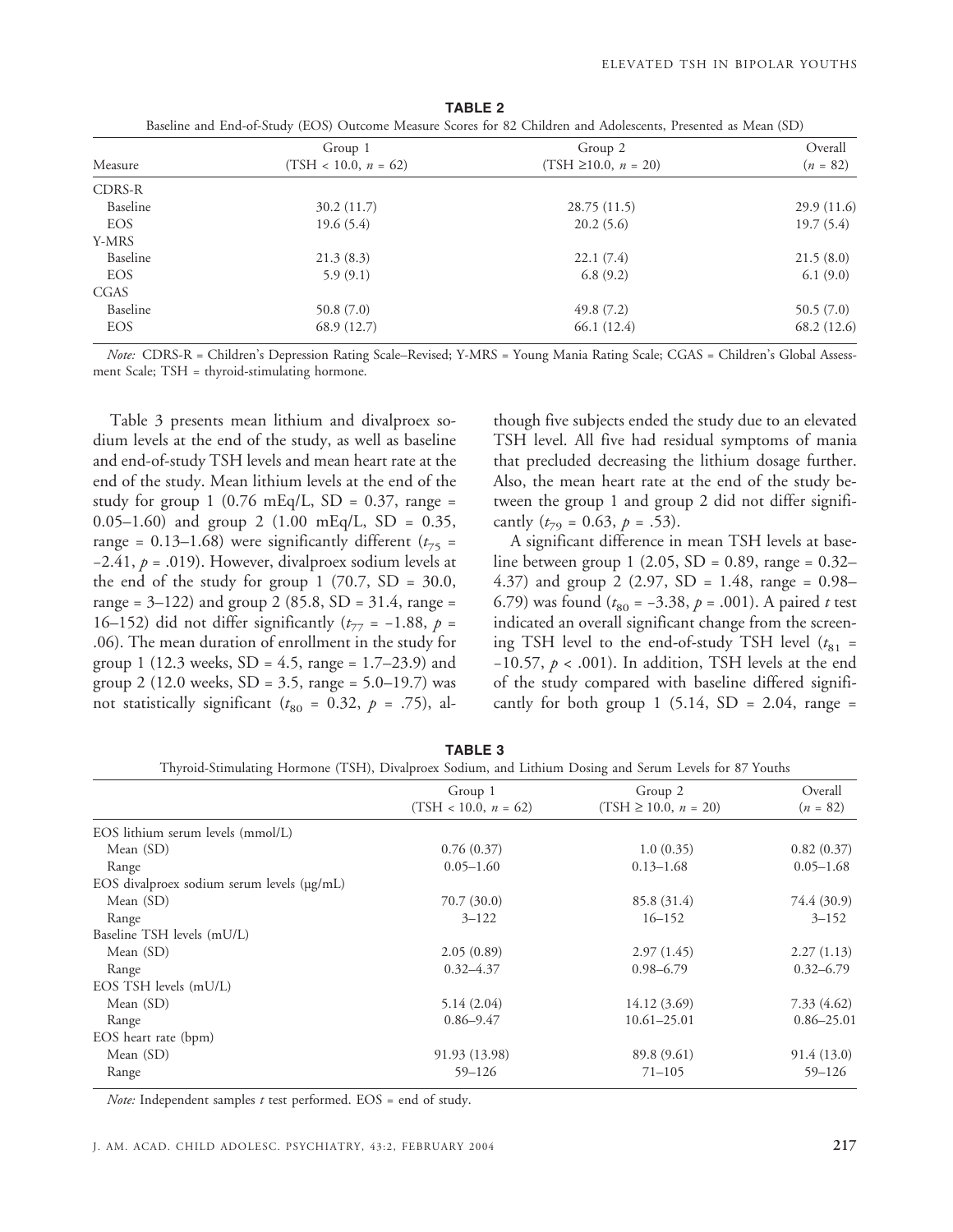0.86–9.47;  $t_{61} = -12.44$ ,  $p < .001$ ) and group 2 (14.12, SD = 3.69, range = 10.61–25.01;  $t_{19}$  = -12.40,  $p \lt$ .001). The mean TSH levels for males (*n* = 58; 70.7%) and females  $(n = 24; 29.3%)$  were, respectively, 7.60 and 6.68. A  $\chi^2$  analysis indicated there was not a significant difference in gender distribution ( $\chi^2$ <sub>1</sub> = 0.233,  $p = .63$ ).

Logistic regression analysis was performed to examine which variables made a unique contribution to the prediction of elevated TSH levels at he end of the study. Candidate predictors were initial TSH level at screening, lithium level at the end of the study, divalproex sodium level at the end of the study, gender, rapid cycling status, and the interaction of lithium and divalproex sodium levels (the product of two terms). All of these variables except divalproex sodium levels were indicated as potential predictors of TSH level based on prior research documented in the literature. A forward-entry procedure indicated that both initial TSH level and lithium level at the end of phase 1 made unique contributions to the prediction of elevated TSH status at the end of phase 1. The model including these two predictors was highly significant, with a  $\chi^2$ <sub>2</sub> = 14.23, Nagelkerke  $R^2 = 0.26$ ,  $p = .001$ . Using these variables to predict elevated TSH yielded 75.0% classification efficiency (TSH screening *B* = 0.81, lithium end of phase 1 *B* = 2.51, constant = −5.27, *p* < .01 for all). Baseline TSH and current lithium level appeared to provide a relatively specific but poorly sensitive test. Using a 50% probability threshold, these regression weights yielded a 78.3% negative predictive value and 93.1% specificity, but only a 57.1% positive predictive value and 16.7% sensitivity. This diagnostic performance is based on a sample where roughly a quarter of participants showed elevated TSH levels. Performance will vary in new samples, particularly as the base rate of TSH elevation changes.

## **DISCUSSION**

In this study population, 24% of children and adolescents taking a combination of lithium and divalproex sodium developed significant elevations of TSH between 8 and 20 weeks of therapy. This incidence is similar to that reported in the adult population (Bocchetta et al., 1991; Joffe et al., 1988). Bocchetta et al. (1991) found that 19% of patients enrolled in a lithium clinic developed subclinical hypothyroidism. Many of these patients had been on lithium for months

to years. Joffe et al. (1988) reported that 19% of their patients developed subclinical or overt hypothyroidism after 3 months or more of lithium treatment for bipolar disorder. The duration of lithium exposure in their hypothyroid group averaged 82.2 months, much longer than the duration of lithium exposure in this study. The fact that 24% of our subjects showed elevations in TSH after an average of only 3 months of treatment is of concern. One explanation is that there may be an increased sensitivity of the developing pediatric thyroid to lithium. Although duration of exposure was found to be a risk factor in adults for developing LIH, the fact that we did not see any significant difference between group 1 and 2 in duration of exposure to lithium is likely due to the 20-week limitation of phase 1 of the study.

This paper may be one of the first to examine whether lithium and divalproex sodium might interact synergistically to affect TSH levels. Our data showed a trend for children in the elevated TSH group to have slightly higher divalproex sodium levels. However, subjects with higher divalproex sodium levels also tended to have higher lithium levels  $(r = 0.51, p < .0005)$ . When both lithium and divalproex sodium were considered simultaneously as potential predictors of elevated TSH, only lithium predicted a TSH elevation. However, there are two reports in the literature that found divalproex sodium effects on thyroid function. Elias et al. (1981) studied the effect of divalproex sodium on the TSH response to thyrotropin-releasing hormone and found that subjects treated with divalproex sodium had lower serum T3 levels and lower serum TSH levels. It was postulated that divalproex sodium treatment leads to an increase in γ-aminobutyric acid (GABA), which then acts at the pituitary gland to inhibit TSH secretion. Additionally, Eiris-Punal et al. (1999) published a report finding significant elevations in TSH along with reduced T4 and free T4 levels as well as T3 and thyroxine-binding globulin levels in a group of children with epilepsy who had been treated with divalproex sodium over a long period of time. The authors concluded that TSH levels should be monitored in children who are prescribed divalproex sodium. Thus subtle effects may be important in patients with borderline thyroid functioning. Given that children with bipolar spectrum disorders may use multiple medications, it will be important to further examine what effects divalproex sodium or other agents may have on thyroid function in patients also treated with lithium and other medications.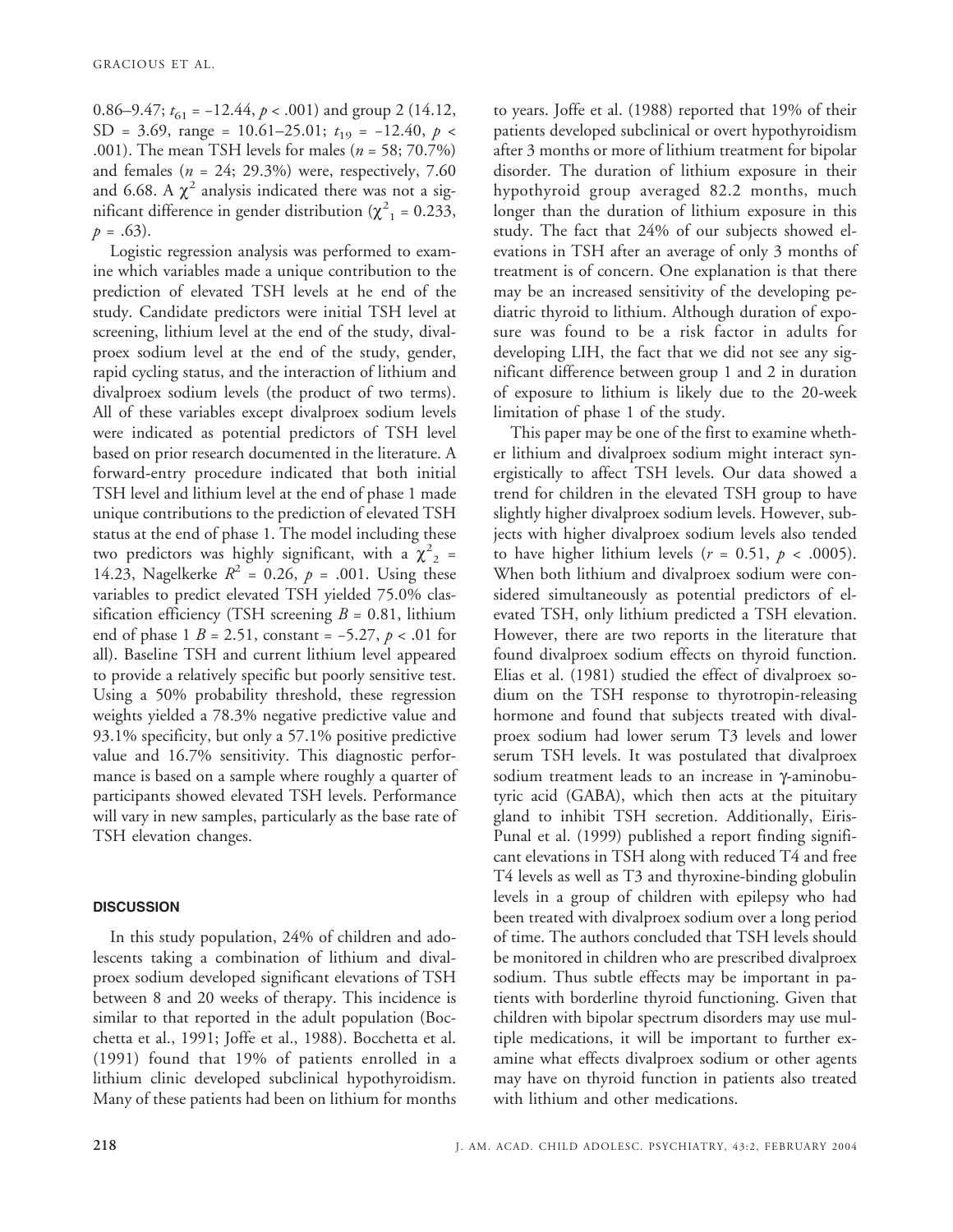There are reports that thyroid abnormalities that occur early in the course of lithium treatment tend to stabilize or resolve. However, in this study group, TSH levels appeared to continue to rise unless lithium was decreased or stopped (unpublished data), making this explanation unlikely. Although others (Bocchetta et al., 1991; Joffe et al., 1988; Johnston and Eagles, 1999) have reported a tendency for females to be at higher risk, we did not detect any gender differences between the groups. Gender as a risk factor may be in part related to an increased rate of autoimmune thyroid disease in women in the general population and therefore would not be appreciated in our young population and relatively small sample size. Autoimmune thyroiditis has a 1% incidence among school-age children, although it is more common in girls, who are four to seven times more likely to develop it (Behrman et al., 2000). Antimicrosomal and antithyroglobulin antibodies, available for 6 of the 21 subjects in group 2, were all negative. This finding, along with the lack of gender differences in our group, suggests that lithium does not induce thyroid dysfunction through immune-mediated mechanisms, at least immediately.

Mechanisms by which lithium can affect thyroid function include (1) concentrating in and decreasing iodine absorption by the gland; (2) inhibiting the iodination of tyrosine; (3) interfering with the action of adenyl cyclase, thus limiting production of cyclic adenosine monophosphate (cAMP); and (4) inhibiting thyroid hormone release. These actions can lead to varying degrees of abnormal thyroid function, including both overt hypothyroidism and subclinical hypothyroidism, which is defined by an elevated TSH with a normal free T4 (thyroxine) level.

Kleiner et al. (1999) described the clinical sequelae of hypothyroidism and subclinical hypothyroidism as including lethargy, mental slowing, concentration and memory deficits, poorly controlled rapid cycling in patients with bipolar disorder, and numerous somatic symptoms. One of our 20 participants with a TSH level of at least 10 mU/L displayed clinical signs of hypothyroidism during the trial, which included rapid weight gain, peripheral edema, and development of a goiter. Consistent with no difference in heart rate between group 1 and group 2, bradycardia was not present, making this perhaps an insensitive marker of early elevation of TSH. In addition to physical and mental symptoms of low thyroid, detection of hypothyroidism in children prescribed lithium is important due to other special considerations in children. Chronic clinical hypothyroidism in children can lead to enlargement of the sella turcica, disturbances in sexual maturation and gonadal functioning, and abnormal musculoskeletal structure and function, which may include short stature and muscle hypertrophy (Rudolph et al., 1996).

In contrast to adult data, this study found no relationship between LIH and rapid cycling, age, gender, or duration of lithium exposure. In addition, no significant difference was detected between the two groups for the presence of psychosis, duration of illness, or severity of illness.

A significant difference was shown between the two groups in mean TSH at baseline. Group 2 had a level of 2.97 mU/L; the level in group 2 was 2.04 mU/L. This finding suggests that children and adolescents with higher baseline TSH levels may be at an increased risk for subclinical hypothyroidism or LIH. However, a single subject baseline TSH level was not predictive of developing subclinical hypothyroidism, since there was a large degree of overlap in individual TSH values between groups. It would be of interest to determine if this phenomenon also occurs in the adult population. Significantly higher lithium levels in group 2 at the end of the study suggests a dose effect where higher lithium levels yield a greater risk for developing LIH.

## Limitations

Data about family history of thyroid disease, including autoimmune thyroid disease, were not systematically collected. Since this was an exploratory study, the effects of the study medications on other markers of thyroid function such as free T4, thyroglobulin, and thyrotropin-releasing hormone response were not examined. No standardized cognitive measures were given to assess for negative changes in cognitive functioning, since the subjects were acutely ill and received open treatment that resulted in improvement in mental status for many, confounding any negative changes related to thyroid that might occur. In addition, the brevity of the study prevented more long-term assessment. Differences in growth and sexual maturation were unlikely to be affected, as the period of elevated TSH was relatively brief.

#### Clinical Implications

Children taking lithium alone or a combination of lithium and valproic acid are at relatively high risk for developing thyroid dysfunction that may occur early in treatment. Therefore, patients taking a combination of